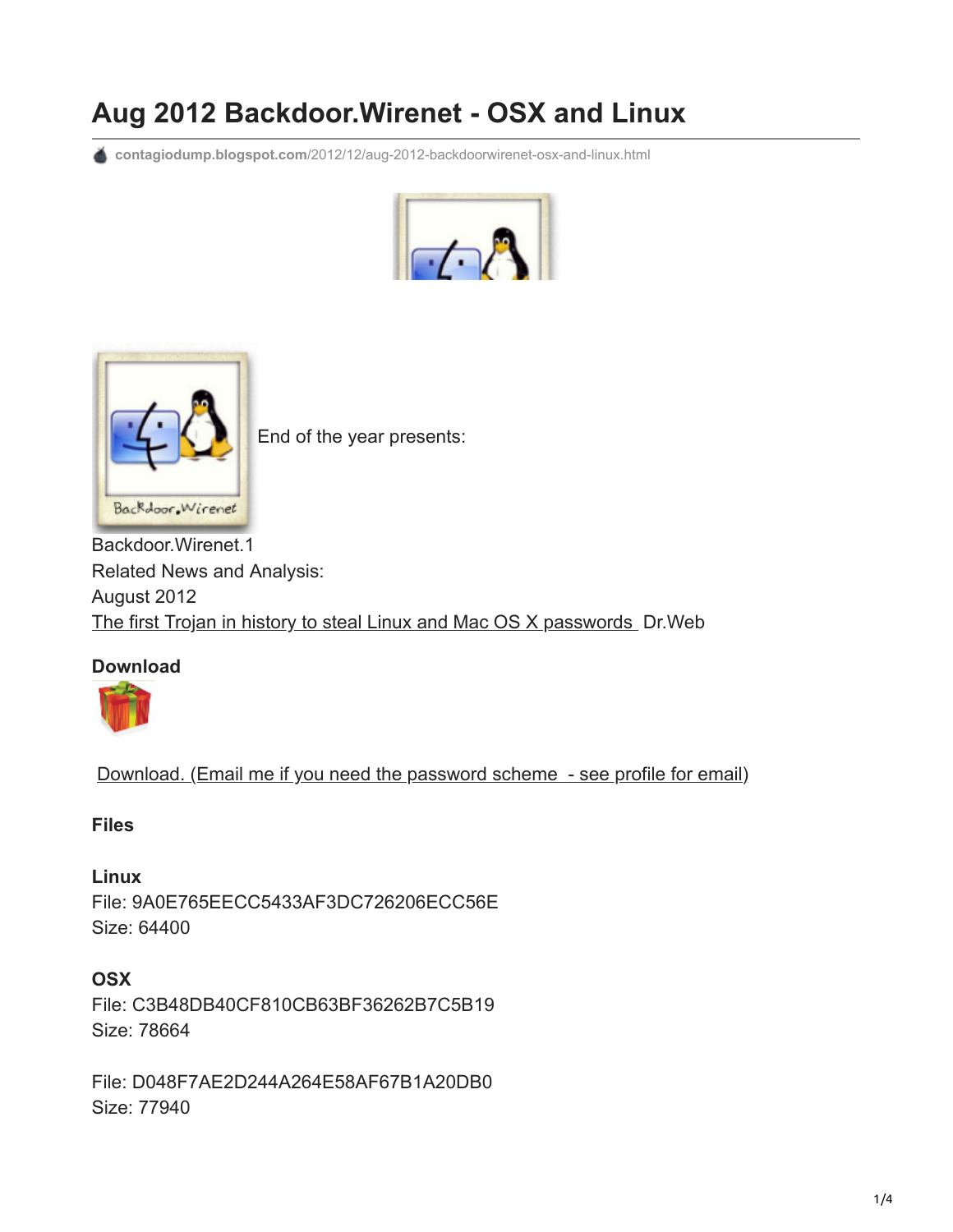## **Automatic scans**

[https://www.virustotal.com/file/35ff79dd456fe3054a60fe0a16f38bf5fc3928e1e8439ca4d9455](https://www.virustotal.com/file/35ff79dd456fe3054a60fe0a16f38bf5fc3928e1e8439ca4d945573f8c48c0b8/analysis/1354885555/) 73f8c48c0b8/analysis/1354885555/ SHA256: 35ff79dd456fe3054a60fe0a16f38bf5fc3928e1e8439ca4d945573f8c48c0b8 SHA1: 5996d02c142588b6c1ed850e461845458bd94d17 MD5: 9a0e765eecc5433af3dc726206ecc56e File size: 62.9 KB ( 64400 bytes ) File name: 9A0E765EECC5433AF3DC726206ECC56E File type: ELF Detection ratio: 18 / 42 Analysis date: 2012-12-07 13:05:55 UTC ( 1 minute ago ) Additional information Antivirus Result Update Avast MacOS:Wirenet-A [Trj] 20121207 AVG BackDoor.Generic\_c.EYI 20121207 Comodo UnclassifiedMalware 20121207 DrWeb BackDoor.Wirenet.1 20121207 ESET-NOD32 Linux/Netweird.A 20121207 F-Secure Backdoor:Linux/NetWeirdRC.A 20121207 Fortinet Linux/Wirenet.A!tr.bdr 20121207 GData MacOS:Wirenet-A 20121207 Ikarus Trojan.Win32.Agent 20121207 Jiangmin Backdoor/Linux.fh 20121207 Kaspersky Backdoor.Linux.Wirenet.a 20121207 McAfee Linux/NetWeirdRC 20121207 McAfee-GW-Edition Linux/NetWeirdRC 20121207 Microsoft Backdoor:Linux/NetWiredRC.A 20121207 PCTools Malware.Linux-Backdoor 20121207 SUPERAntiSpyware - 20121207 TrendMicro-HouseCall ELF\_NETWRD.A 20121207 VIPRE Trojan.ELF.Netweird.a (v) 20121207 ViRobot Linux.A.Wirenet.64400 20121207

[https://www.virustotal.com/file/257da8c8b296dac6b029004ed06253fe622c5438b4a47b7dfbb](https://www.virustotal.com/file/257da8c8b296dac6b029004ed06253fe622c5438b4a47b7dfbb87323b64f50a1/analysis/1354885571/) 87323b64f50a1/analysis/1354885571/ SHA256: 257da8c8b296dac6b029004ed06253fe622c5438b4a47b7dfbb87323b64f50a1 SHA1: c36f0943484ce8f8aba2d649aae2ad1243947c4e MD5: c3b48db40cf810cb63bf36262b7c5b19 File size: 76.8 KB ( 78664 bytes ) File name: C3B48DB40CF810CB63BF36262B7C5B19 File type: unknown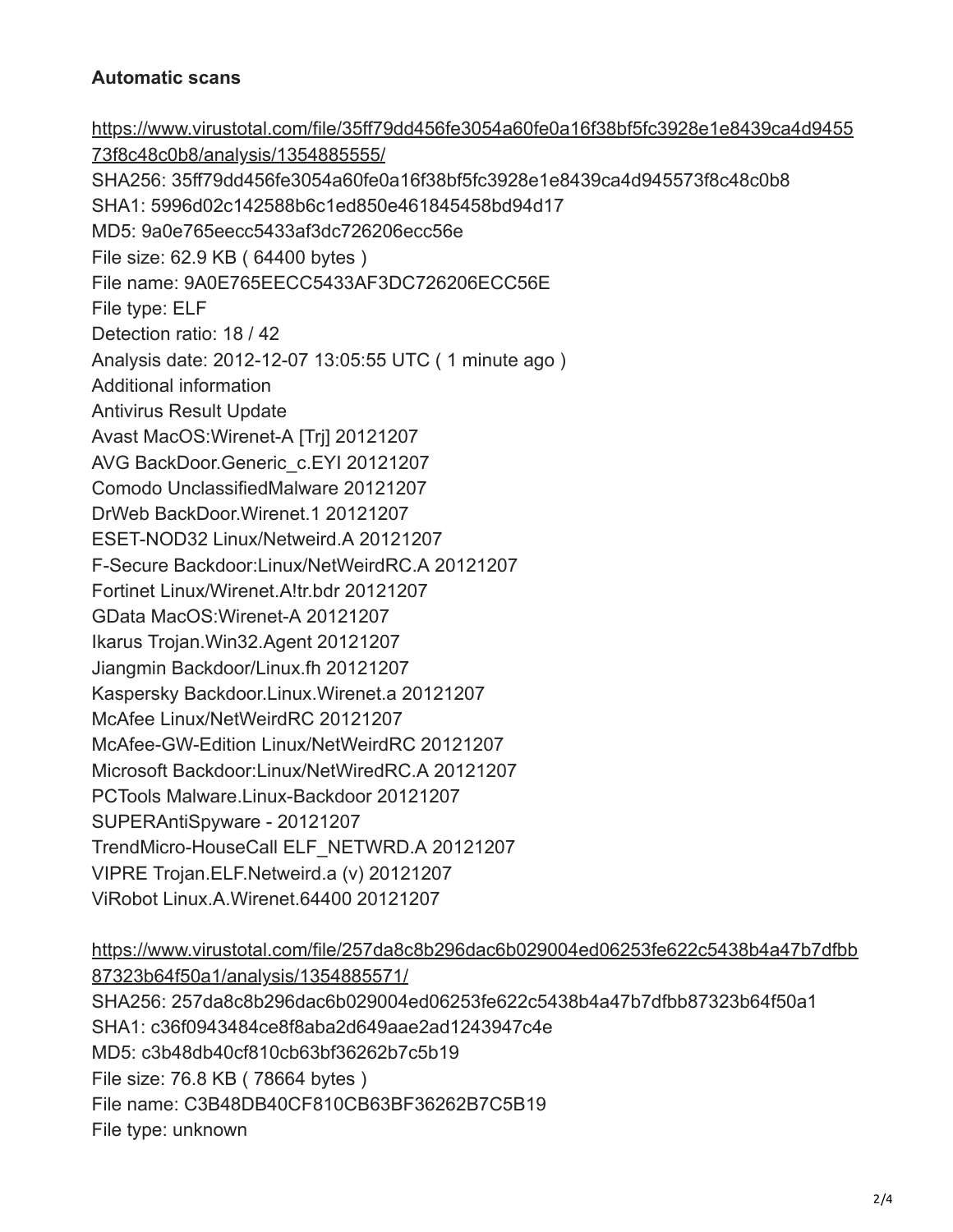Detection ratio: 25 / 46 Analysis date: 2012-12-07 13:06:11 UTC ( 1 minute ago ) Additional information Antivirus Result Update Agnitum Backdoor.OSX.NetWeirdRC.A 20121206 AntiVir MACOS/Wirenet.A 20121207 Avast MacOS:Wirenet-A [Trj] 20121207 AVG BackDoor.Generic\_c.EYF 20121207 ClamAV Trojan.OSX.Netweird.A 20121207 Comodo UnclassifiedMalware 20121207 DrWeb BackDoor.Wirenet.1 20121207 ESET-NOD32 OSX/Netweird.A 20121207 F-Secure Backdoor:OSX/NetWeirdRC.A 20121207 Fortinet OSX/NetWrdRC.A 20121207 GData MacOS:Wirenet-A 20121207 Ikarus Backdoor.MacOS\_X 20121207 Kaspersky Backdoor.OSX.Wirenet.a 20121207 McAfee OSX/NetWeirdRC 20121207 McAfee-GW-Edition OSX/NetWeirdRC 20121207 Microsoft Backdoor:MacOS\_X/NetWiredRC.A 20121207 MicroWorld-eScan - 20121207 NANO-Antivirus Trojan.Mac.Wirenet.wpzjm 20121207 PCTools Malware.OSX-Sabpab 20121207 Sophos OSX/NetWrdRC-A 20121207 SUPERAntiSpyware - 20121207 Symantec OSX.Sabpab 20121207 TrendMicro OSX\_NETWRD.A 20121207 TrendMicro-HouseCall OSX\_NETWRD.A 20121207 ViRobot Backdoor.OSX.A.Wirenet.78664.A 20121207

[https://www.virustotal.com/file/137e17ed0c693f5ba23c3f3bf252f7edc29548d97f426625a4e0](https://www.virustotal.com/file/137e17ed0c693f5ba23c3f3bf252f7edc29548d97f426625a4e0c5fea0558e45/analysis/) c5fea0558e45/analysis/ SHA256: 137e17ed0c693f5ba23c3f3bf252f7edc29548d97f426625a4e0c5fea0558e45 SHA1: c520e9099bfc695b54662bdb7e8fa5b2800a72e9 MD5: d048f7ae2d244a264e58af67b1a20db0 File size: 76.1 KB ( 77940 bytes ) File name: 137e17ed0c693f5ba23c3f3bf252f7edc29548d97f426625a4e0c5fea0558e45 File type: unknown Detection ratio: 21 / 43 Analysis date: 2012-11-11 16:27:47 UTC ( 3 weeks, 4 days ago ) AntiVir MACOS/Wirenet.A.1 20121111 Avast MacOS:Wirenet-A [Trj] 20121111